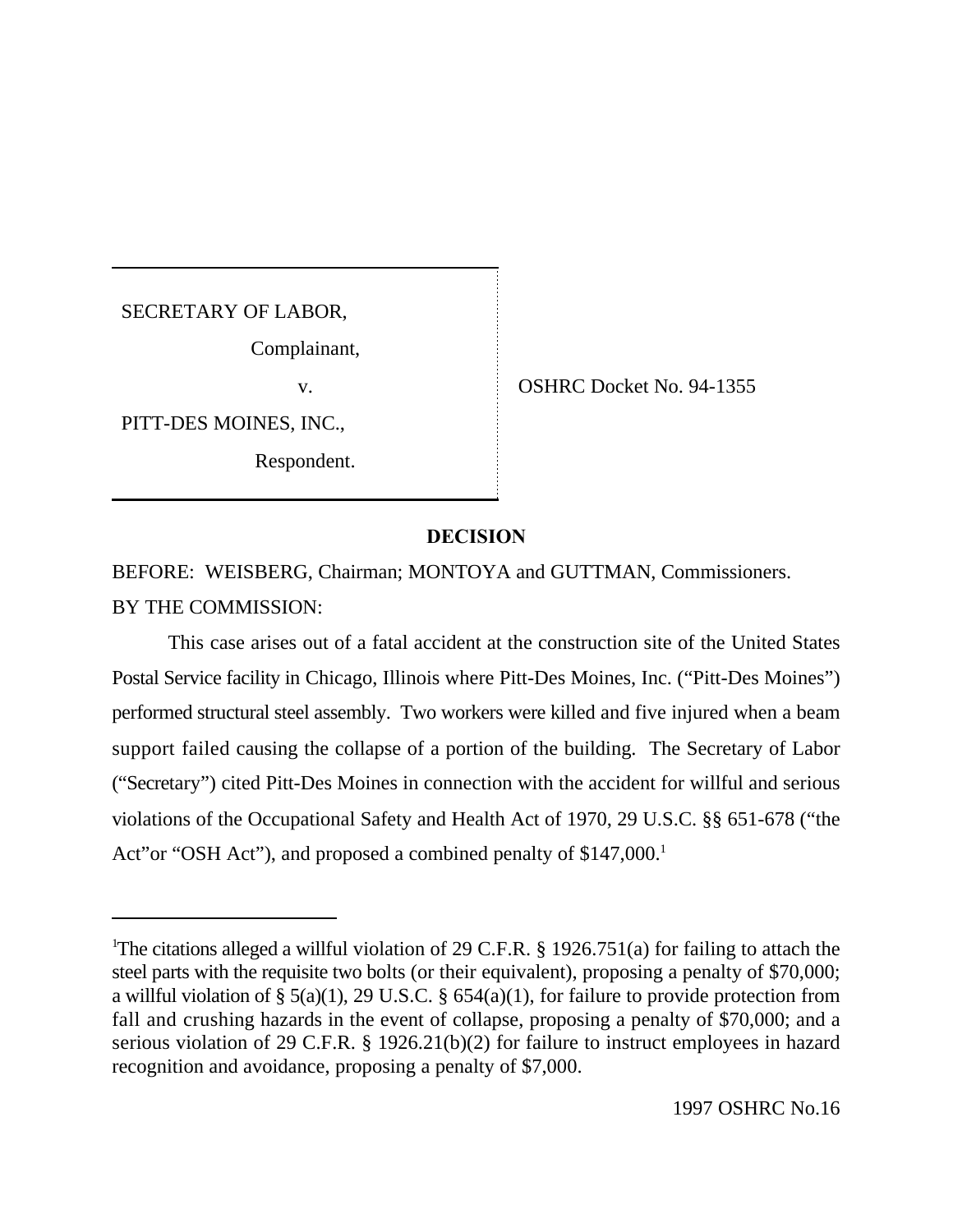Administrative Law Judge James H. Barkley dismissed the citations in their entirety following the Secretary's refusal to comply with a discovery order while the United States Department of Justice ("Justice Department") considered criminal indictment. At issue on review is whether the judge erred by dismissing the citation.<sup>2</sup> For the following reasons, we reverse the judge's decision and remand the case for reinstatement and entry of a stay of the administrative proceedings pending completion of the criminal proceedings.

## **I. BACKGROUND**

OSHA issued the citations against Pitt-Des Moines on May 2, 1994, and after filing of the requisite pleadings Pitt-Des Moines commenced discovery on June 24 by serving the Secretary with interrogatories. Approximately six weeks later, on August 4, the Secretary moved for a stay "until the United States Attorney . . . makes a determination regarding prosecution . . . for criminal violations of section 17(e)[, 29 U.S.C.§ 666(e),] of [the Act]." Noting that the Justice Department had directed her to request the stay, the Secretary cited in support the factual and legal similarity of issues in the civil and criminal proceedings, the risk of subverting the narrower criminal discovery rules if Pitt-Des Moines were permitted to conduct discovery in the civil case, judicial economy, and lack of prejudice to respondent. By order dated August 23, Judge Barkley granted the stay "[f]or the reasons stated [in the Secretary's motion]," and directed the Secretary to file status reports every sixty days.

In mid-October, following the Secretary's first status report, Pitt-Des Moines requested that the stay be lifted due to the Secretary's alleged lack of diligence in transferring OSHA's files to the Justice Department, and prejudice it would suffer from continued delay.

<sup>&</sup>lt;sup>2</sup>We reject Pitt-Des Moine's contention that the only question before us is whether dismissal is a proper sanction for non-compliance with a discovery order. The discovery order itself and the lifting of the stay that preceded it must be examined in order to determine whether the dismissal should stand. *See Hastings v. North East Ind. School Dist.,* 615 F.2d 628, 631 (5th Cir. 1980) ("[a]ppeal of an order imposing sanctions necessarily includes a review of the underlying discovery order"); *Nat'l Util. Serv. Inc. v. Northwestern Steel & Wire Co*., 426 F.2d 222 (7th Cir. 1970); 8 Wright & Miller, *Federal Practice & Procedure*: Civil § 2006 (on appeal from dismissal for failure to comply with a discovery order, an appellate court "will consider whether the discovery order that led to the [dismissal] was proper").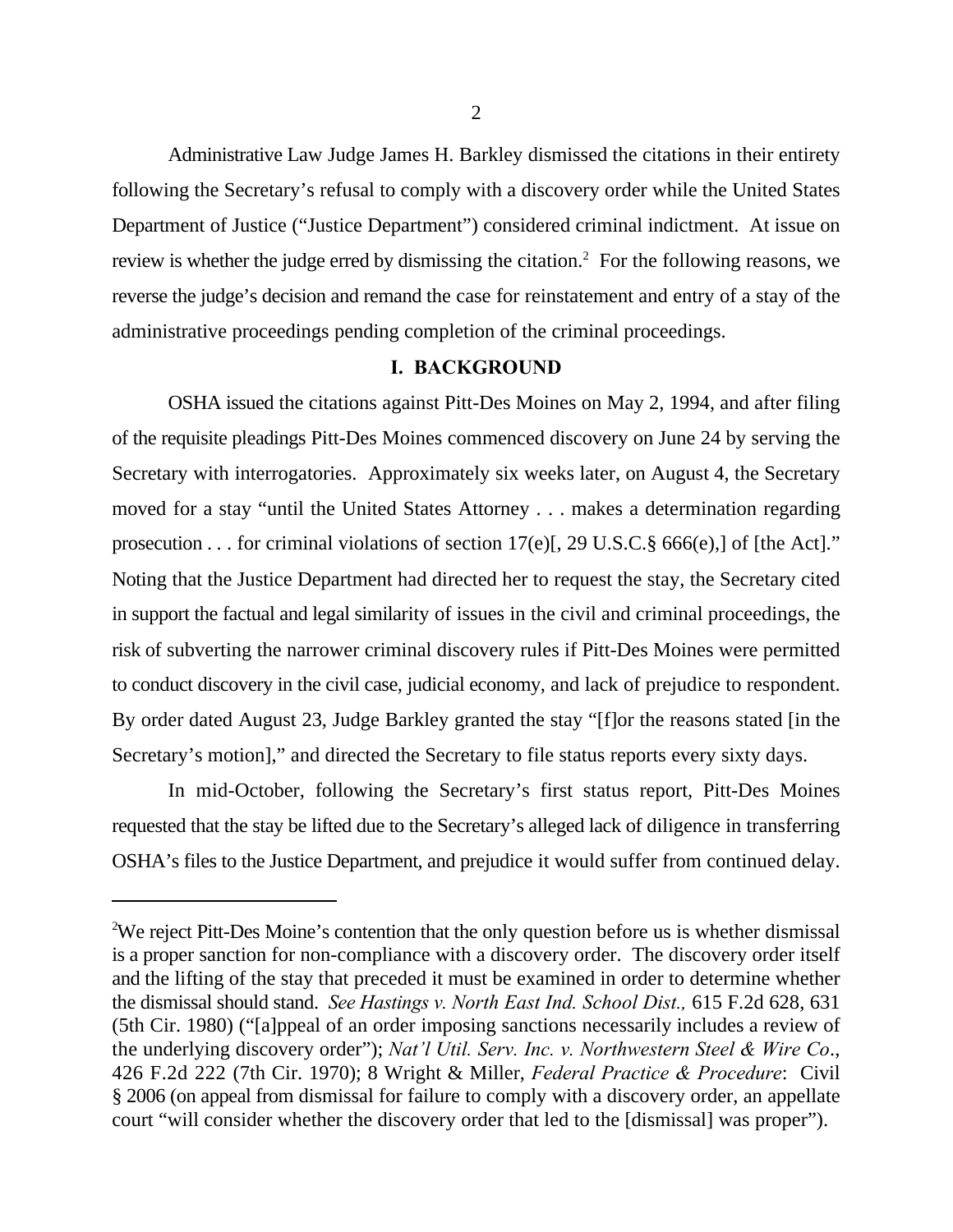Pitt-Des Moines later withdrew its request and, on December 2, Judge Barkley continued the stay and ordered both parties to submit status reports every sixty days. On February 1, 1995, the Secretary submitted a report stating that the Justice Department investigation remained active and requested continuation of the stay. That same day, Pitt-Des Moines requested that the stay be lifted for the Secretary's alleged violation of its terms. Pitt-Des Moines claimed that two compliance officers who investigated the accident improperly participated in the interview of an ironworker employed by Pitt-Des Moines. The Secretary opposed Pitt-Des Moines's motion and denied conducting any improper discovery. She explained that the referenced witness interview was part of the ongoing criminal investigation, the investigators participated in the interview at the Justice Department's request, and the Secretary's lead attorney in the civil action had not been privy to it. On February 8, 1995, noting that "[t]he Government has had ample time to make a charging decision in the case," Judge Barkley lifted the six-month stay solely for "the [G]overnment's lack of diligence in filing criminal charges . . . ."

On March 28, 1995, following the Commission's March 23 denial of the Secretary's petition for interlocutory review and stay of proceedings, Judge Barkley ordered the Secretary to comply with Pitt-Des Moines's written discovery requests and to make the two compliance officers involved in the case available for depositions. By letter of March 31, 1995, the Secretary notified Judge Barkley that she would not provide the requested discovery. Acknowledging that the likely consequence would be dismissal, the Secretary explained that the risk of interference with the potential criminal proceeding was unacceptable and paramount where abatement was not at issue.<sup>3</sup> Judge Barkley dismissed the case on April 28, 1995 for "the [G]overnment's failure to bring a criminal proceeding and its refusal to proceed in the civil proceeding." On August 28, 1996, the Justice Department

<sup>&</sup>lt;sup>3</sup>Although the Secretary also cited the risk of violating the secrecy provisions of Federal Rule of Criminal Procedure  $6(e)(3)(A)(ii)$  regarding the grand jury, she has since disclaimed any reliance on that provision.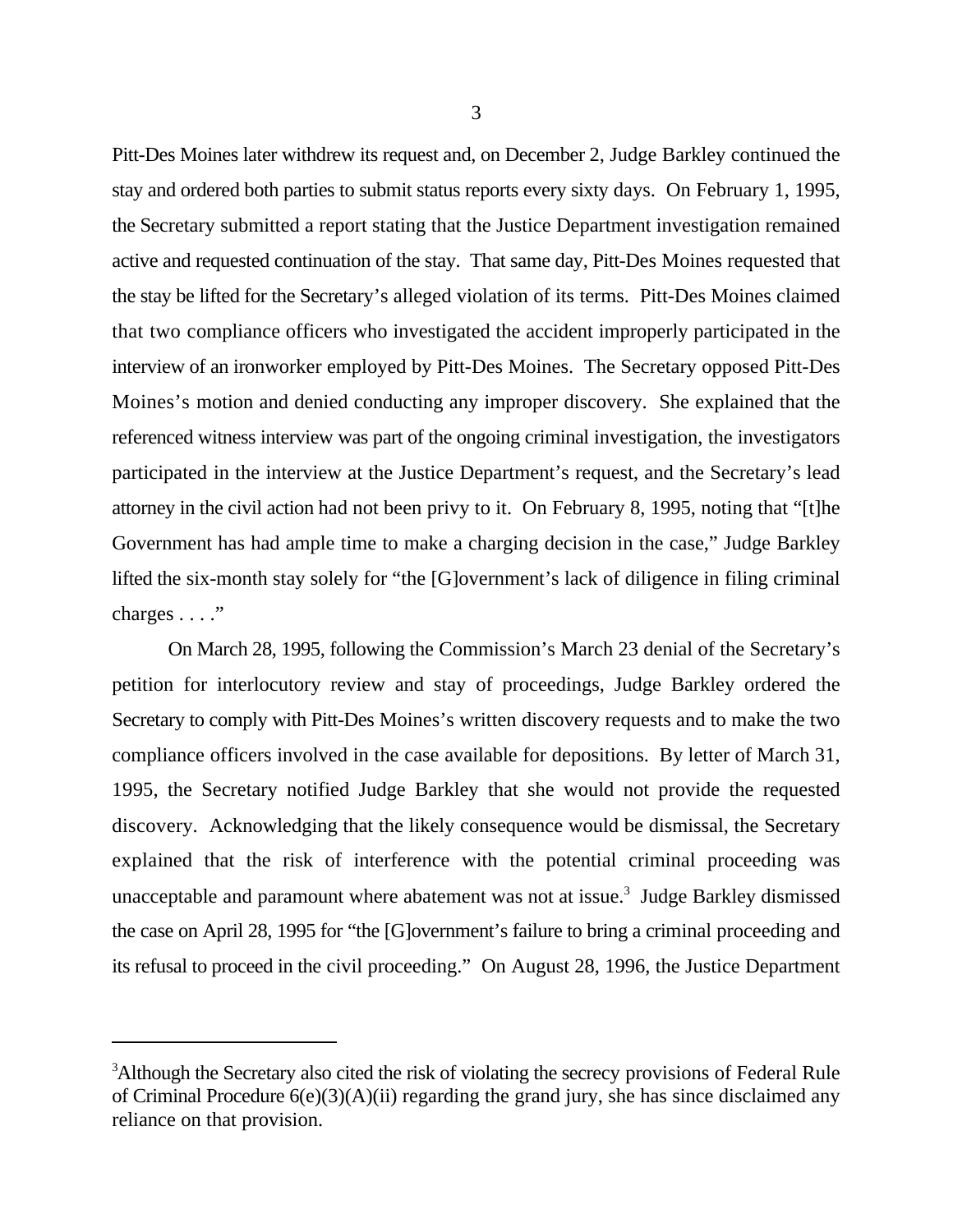issued a two-count criminal indictment against Pitt-Des Moines alleging a failure to provide proper training and to properly secure the steel beams used in the construction project.

## **II. DISCUSSION**

The principal cases in this area establish that although there is no constitutional right to a stay, a court may stay civil proceedings pending the outcome of parallel criminal proceedings pursuant to its power to control its docket and sensibly coordinate its business. *See generally Landis v. North American Co.,* 299 U.S. 248, 255 (1936). *See also United States v. Kordel*, 397 U.S. 1 (1970); *Securities & Exchange Com'n v. Dresser Indus*., 628 F.2d 1368 (D.C. Cir. 1980), cert. denied 449 U.S. 993 (1980). The overall objective is to permit disposition of cases "with economy of time and effort for [the court], for counsel, and for litigants," that the court must achieve by "weigh[ing] competing interests [in order to] maintain an even balance." *Landis*, 299 U.S. at 254-255. In determining whether to grant a stay, courts consider whether "the interests of justice" require such action, *Kordel*, 397 U.S. at 12 n.27, and "make such determinations in the light of the particular circumstances of the case," *Dresser Industries*, 628 F.2d at 1375.

The duration of a stay is determined in an individual case based on a showing of "the limits of any reasonable need," *Landis,* 299 U.S. at 257, and stays of indefinite duration are generally not entered "unless no alternative is available." *McSurely v. McClellan*, 426 F.2d 664, 672 (D.C. Cir. 1970), *cert. denied*, 474 U.S. 1005 (1985)*.* Federal courts, however, "have deferred civil proceedings pending the completion of parallel criminal prosecutions when the interests of justice seemed to require such action, sometimes at the request of the prosecution, . . . sometimes at the request of the defense . . . ." *Kordel*, 397 U.S. at 12 n.27 (citations omitted). In some cases, however, courts have considered whether less drastic measures could be employed to protect the affected interests, such as issuing protective orders to delay certain discovery, *Gordon v. FDIC*, 427 F.2d 578, 580 (D.C. Cir. 1970), limiting the stay until the taking of evidence is concluded in the criminal case, or preserving testimony by holding written interrogatories under seal pending completion of the criminal trial. *McSurely v. McClellan*, 426 F.2d at 672.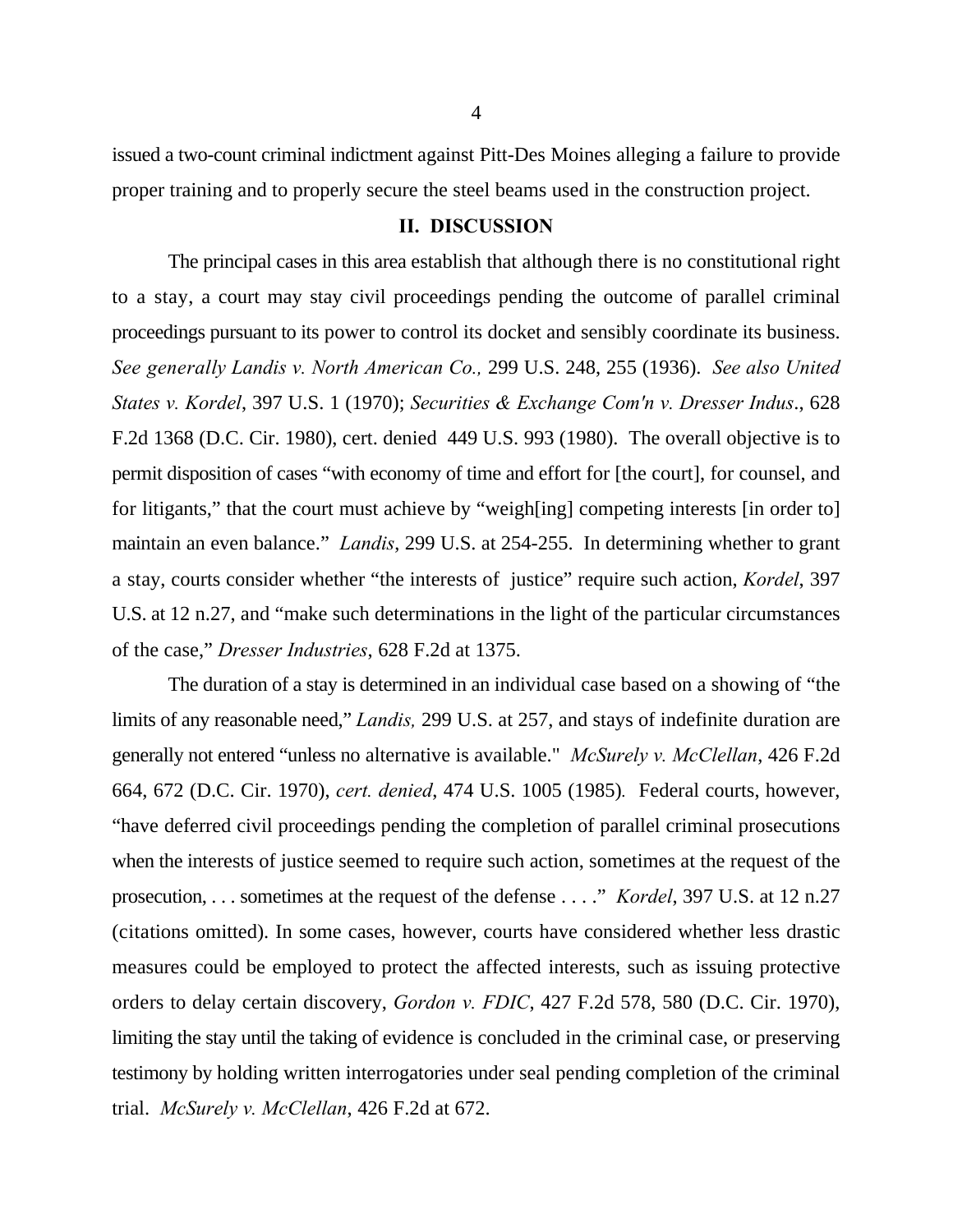Here, Judge Barkley concluded that the Government had ample time to decide whether to indict, and cited only one reason for lifting the stay: "the [G]overnment's lack of diligence in filing criminal charges . . . ." While it is clear that indefinite stays are strongly disfavored, the duration of the stay is only one of the factors to consider. The judge failed to balance his legitimate concern for limiting the stay's duration against the validity and weight of any of the other circumstances presented. Accordingly, we find that Judge Barkley erred by failing to "weigh competing interests," *Landis*, 299 U.S. at 254-255, and by failing to make his determination "in light of the particular circumstances of the case," *Dresser,* 628 F.2d at 1375.

The principal factor favoring a stay in this case is the potential for subversion of the criminal discovery process. The Federal Rules of Criminal Procedure, Rules 15-17, provide for discovery that is "highly restricted" in contrast to the "nearly total mutual disclosure" provided by the civil discovery rules. *Afro-Lecon, Inc. v. United States*, 820 F.2d 1198, 1203 (Fed.Cir. 1987). Relevant precedent reveals that the concern for discovery abuse is well founded and routinely cited by the courts in considering stay requests. *See Campbell v. Eastland,* 307 F.2d 478, 487 (5th Cir. 1962), *cert. denied*, 371 U.S. 955 (1963) (citing the generally "far more restrictive" criminal discovery rules, court stated that "[a] litigant should not be allowed to make use of the liberal discovery procedures applicable to a civil suit as a dodge to avoid the restrictions on criminal discovery and thereby obtain documents he would not otherwise be entitled to for use in his criminal suit"). *See also Afro-Lecon*, 820 F.2d at 1202-04; *Dresser Industries,* 628 F.2d at 1376*; Peden v. United States,* 512 F.2d 1099, 1103-1104 (Ct.Cl. 1975)*; United States v. One Cadillac Coupe DeVille,* 41 F.R.D. 352, 353-354 (S.D. N.Y. 1966)*.* 4

<sup>&</sup>lt;sup>4</sup> Although the "[t]he strict limitations on discovery in criminal cases, embodied in Federal Rules of Criminal Procedure 15-17, do not take effect until after a grand jury has returned an indictment," *Dresser Industries*, 628 F.2d at 1381, the court in *Peden* noted that "it has long been the practice to 'freeze' civil proceedings when a criminal prosecution involving the same facts is warming up *or* underway." 512 F.2d at 1103 (emphasis added). Citing (continued...)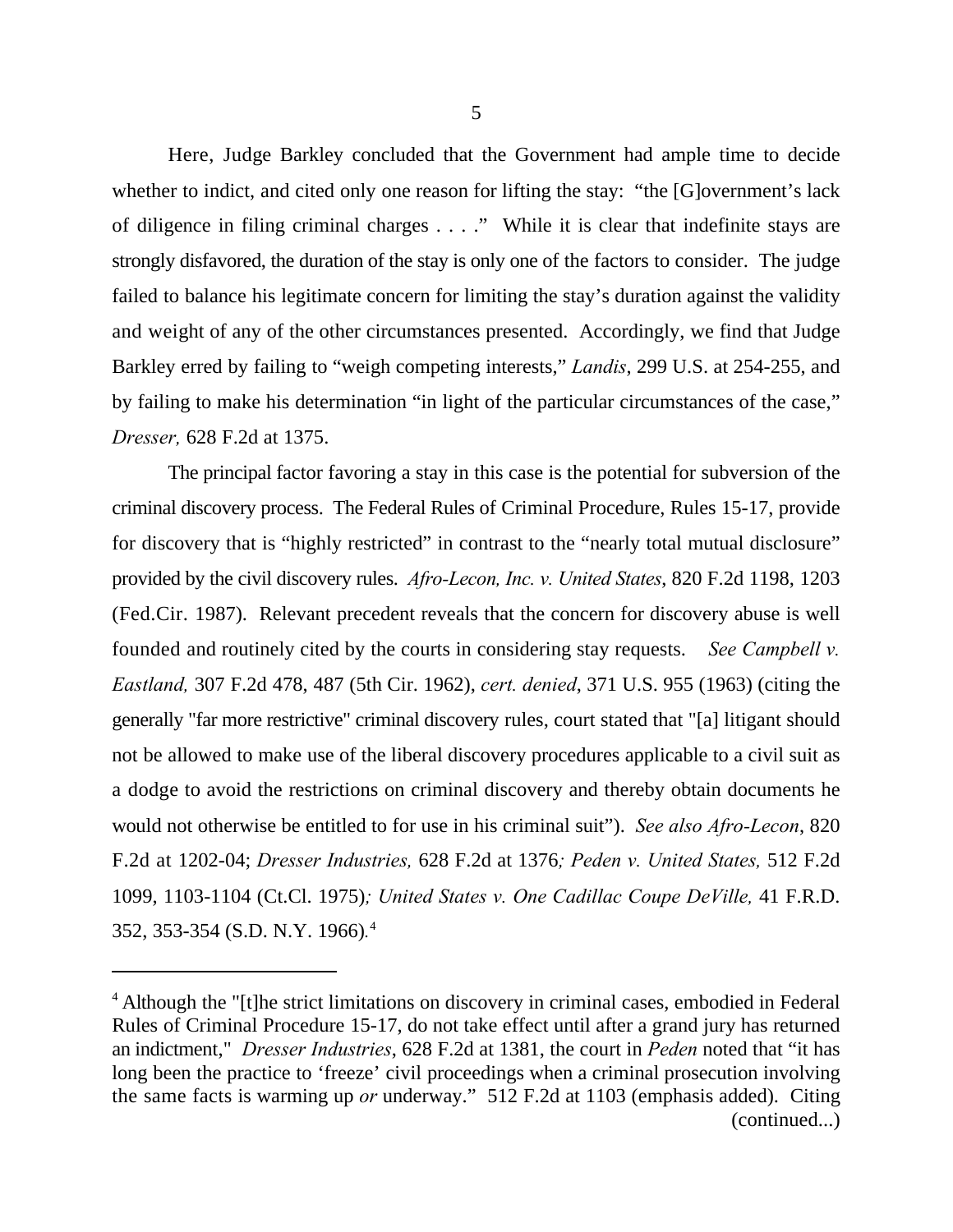In view of the complexity of the discovery rules and extensive litigation they have engendered, we do not attempt to determine the precise differences between criminal and civil discovery. Rather, we rely on the above-cited case law, and Pitt-Des Moines's admission that criminal discovery is at least somewhat more limited, to conclude that the potential for discovery abuse is a significant and legitimate factor weighing heavily in favor of a stay. We also note, however, that here the Secretary commenced both the civil and criminal actions. Thus, Pitt-Des Moines cannot be charged with initiating the civil action in order to better defend itself in the event a criminal indictment would issue. Nonetheless, improper use of discovery remains a significant concern.<sup>5</sup> Afro-Lecon, 820 F.2d at 1203 ("[t]he broad scope of civil discovery may present to both the prosecution, and at times the criminal defendant, an irresistible temptation to use that discovery to one's advantage in the criminal case").

A stay of the civil proceedings also furthers the public interest in ensuring effective enforcement of the civil and criminal provisions of the Act, and achieves efficient use of government resources by precluding relitigation of issues resolved in the criminal proceeding. Although Pitt-Des Moines points out that a stay of the criminal case until completion of the civil case might achieve the same objective (failure to prove a violation under the lesser civil standard would likely obviate litigation under the stricter criminal standard), Pitt-Des Moines would have had the benefit of full civil discovery prior to the criminal trial. Finally, although Pitt-Des Moines generally claims it is prejudiced from any

 $4$ (...continued)

*Dresser*, the Commission has acknowledged that "[w]hile the strongest case for granting a stay occurs when an indictment has been returned, . . . an indictment is not required." *Woolston Constr. Co.*, 15 BNA OSHC 1114, 1121, 1991-93 CCH OSHD ¶ 29,394, p. 39,572 (No. 88-1877, 1991), *aff'd per curiam* 15 BNA OSHC 1634, 1991-93 CCH OSHD ¶ 29,703 (D.C. Cir. 1992) (unpublished).

<sup>&</sup>lt;sup>5</sup>See United States v. One Cadillac Coupe DeVille, 41 F.R.D. at 353-354 (court granted government's request for stay of civil case where government initiated both civil and criminal actions).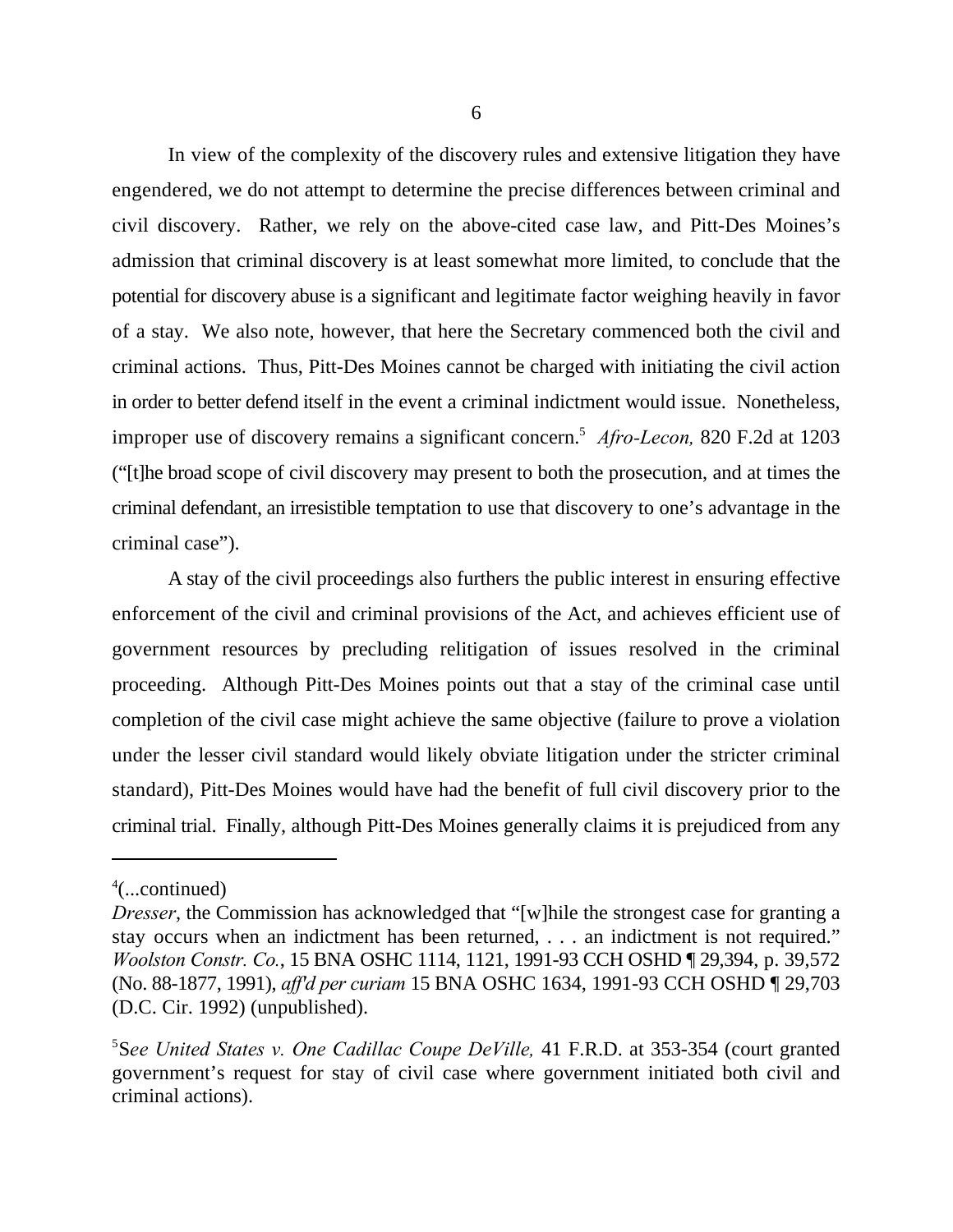continued delay in obtaining discovery, it has cited no particular witness whose continued availability is uncertain or other specific forms of prejudice except for that which is incident to faded memories.

In balancing the factors favoring a stay against our concern for limiting its duration, we find that six months' duration is simply too short. In this regard, we note that the Secretary does not control the pace or content of the Justice Department's proceedings, and experience indicates that the Justice Department can rarely, if ever, complete its review within that time. Accordingly, we conclude that Judge Barkley erred by lifting the stay and dismissing the citation.

The Commission's decision in *Woolston Constr. Co.* does not suggest a different result. In *Woolston*, the Commission affirmed an administrative law judge's complete denial of the respondent's stay request despite the Secretary's referral to the Justice Department for criminal indictment. The respondent argued that its ability to defend itself in the civil case would be impaired by forcing its principals "to choose between testifying at the administrative hearing or maintaining their Fifth Amendment right not to testify on matters which could incriminate them." 15 BNA OSHC at 1120, 1991-93 CCH OSHD at p. 39,571. The Commission rejected this argument, noting that the Fifth Amendment privilege against self-incrimination does not extend to corporations and that a party cannot assert the constitutional rights of another person. 15 BNA OSHC at 1121, 1991-93 CCH OSHD at p. 39,572. Nonetheless, the Commission acknowledged that while a stay was not compelled by constitutional considerations, "federal courts may defer civil proceedings when the interest of justice requires such action." *Id.* (citations omitted). The Commission's decision ultimately rested on a balancing of the two predominant factors in the case: the problems for the tribunal associated with managing an indefinite stay, and the mere "inconvenience" to respondent from not granting the stay. Observing that "a limited stay . . . would have been useless, since the stay would have had to have been continuously renewed until [the Justice Department] either announced a decision not to prosecute or the [five-year] statute of limitations expired," the Commission concluded that the judge's legitimate interest in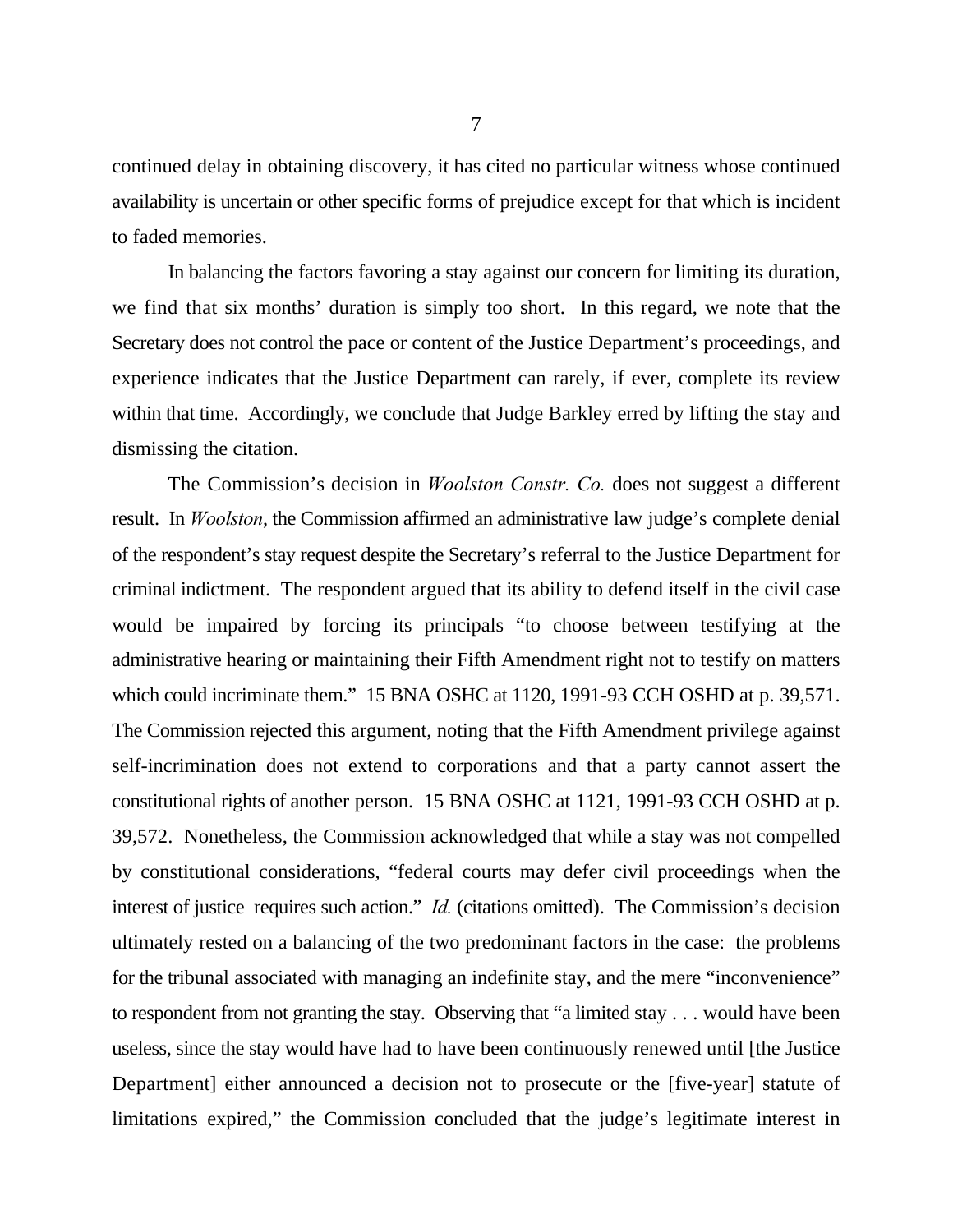clearing his docket in the face of possible interminable delay did not amount to an abuse of discretion.<sup>6</sup> 15 BNA OSHC at 1122, 1991-93 CCH OSHD at p. 39,573. In contrast, we find that the factors favoring a stay in this case significantly outweigh our concern for limiting its duration. Moreover, in view of the criminal indictment issued against Pitt-Des Moines while Judge Barkley's decision was pending on review before the Commission, we need not consider what time limits would have been reasonable prior to any final Justice Department action on the criminal referral.

 For the reasons discussed above, we conclude that Judge Barkley erred by lifting the stay after just six months and dismissing the case and, accordingly, we reverse his decision. Moreover, we remand the case for reinstatement and issuance of a stay pending completion of the criminal prosecution now that an indictment has issued.7

 $\sigma$ The Commission also found that even if the judge had abused his discretion by not granting the stay, it would have been harmless error because the judge did not rely on the testimony that would have been refuted by the individual who asserted his Fifth Amendment right. *Id.*

<sup>&</sup>lt;sup>7</sup>We note that such a stay is also warranted in view of Seventh Circuit's recent decision in *S.A. Healy Co.*, 96 F.3d 906 (7th Cir. 1996), *petition for cert. filed*, 65 U.S.L.W. 3587 (U.S. Feb. 13, 1997) (No. 96-1299), which raises questions concerning double jeopardy implications for parallel civil and criminal OSH Act proceedings.